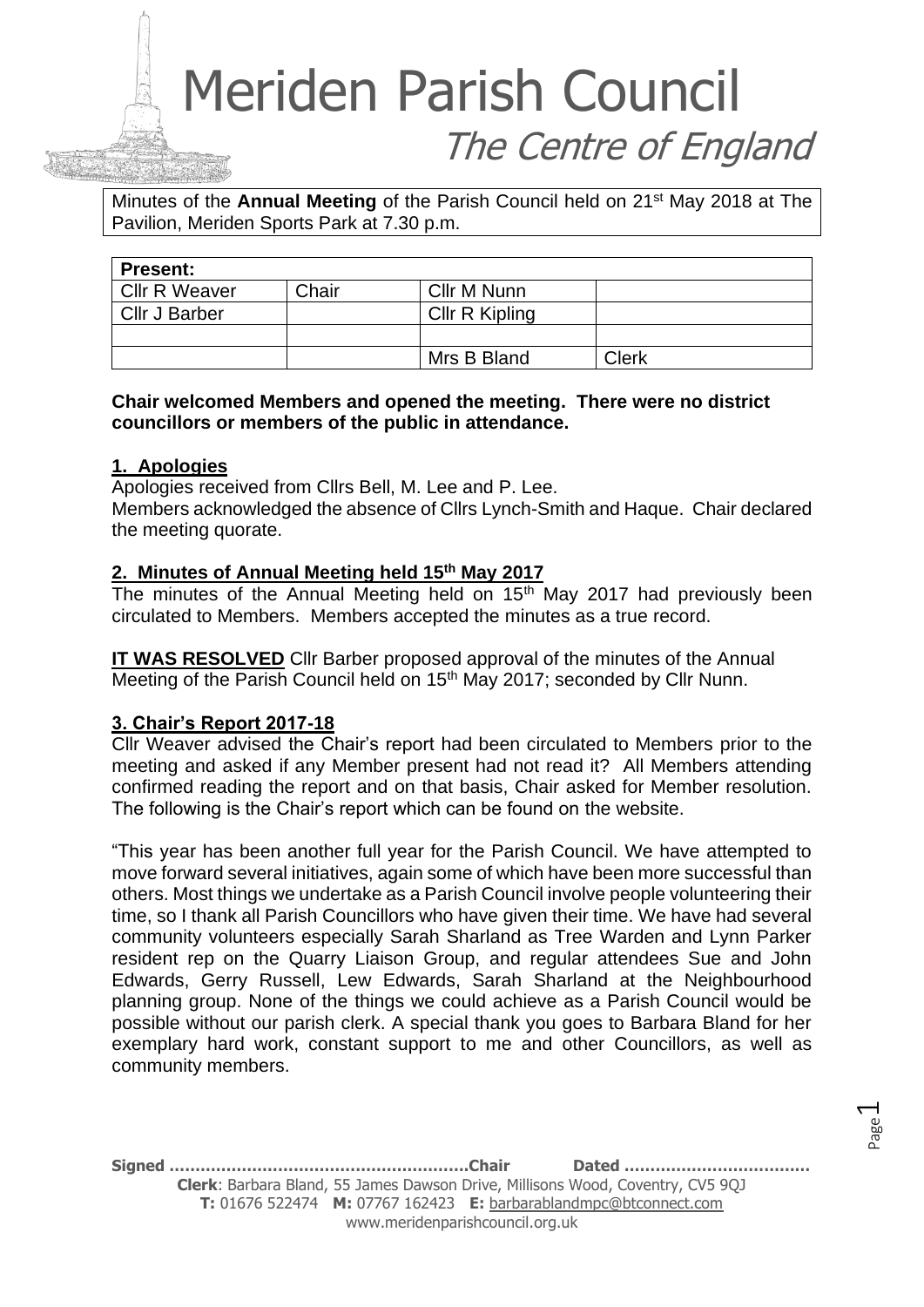We have continued to hold Parish Council surgeries with SMBC officers and joint Police surgeries. Unfortunately, these are poorly attended by the community. We will continue to hold them to ensure communication and information sharing continues. This year our external auditors Grant Thornton gave us a clean bill of health and all recommendations from 16/17 audit have been completed.

The PC has had several open exhibitions at local events on the draft Solihull Local Development Plan. Solihull MBC are still working on their draft and should be out in the autumn. The PC are still working towards accreditation to achieve a quality standard in the Local Council Award. Parish Councillors have undertaken individual training on a range of topics and have met twice as a group on Saturday mornings to ensure we can demonstrate that we are a competent parish council. We have upgraded the PC website to meet the improved standard expected of websites and all parish councillors now have a PC email address to comply with the new GDPR legislation.

The parish council are continuing to make good progress with the Neighbourhood Plan. The survey to all households in Meriden proved a good result. We have completed the survey to all local businesses and a summary report has been completed. We were successful again in a 2<sup>nd</sup> and a 3<sup>rd</sup> Localities Bid to pay for this and future work for a local survey on housing needs for Meriden residents.

The management plan for Meriden Pool Phase 1 started in March. Phase 2 will be the landscaping works and representatives of all relevant parties will be starting the process of putting together a bid to Suez, formerly SITA Trust. Copies of SMBC's briefing on this is on the PC website.

Meriden's First World War group continues to meet and a big thank you to local historian Doreen Agutter who continues to collect information about Meriden's history and its servicemen during the 1914-18 world war.

The servicemen who lost their lives have been commemorated throughout the year on their anniversary with candlelit vigils. The group has moved a long way in the development of ideas for a lasting poppy memorial on the dedicated Memorial Approach site.

Meriden Sports Park continues to be popular with residents and visitors alike. The play area has had phase two of the playground resurfacing completed in late summer 2017.The demands for usage of the facilities has increased and new holiday sports activity camps have been introduced for children. Meriden Sports and Recreation Trust has strong partnership working with the sports park directors and the parish council.

The Quarry Liaison Group continues to meet quarterly and attendance by quarry operators has been high. SMBC and Environment Agency officers also attend. Issues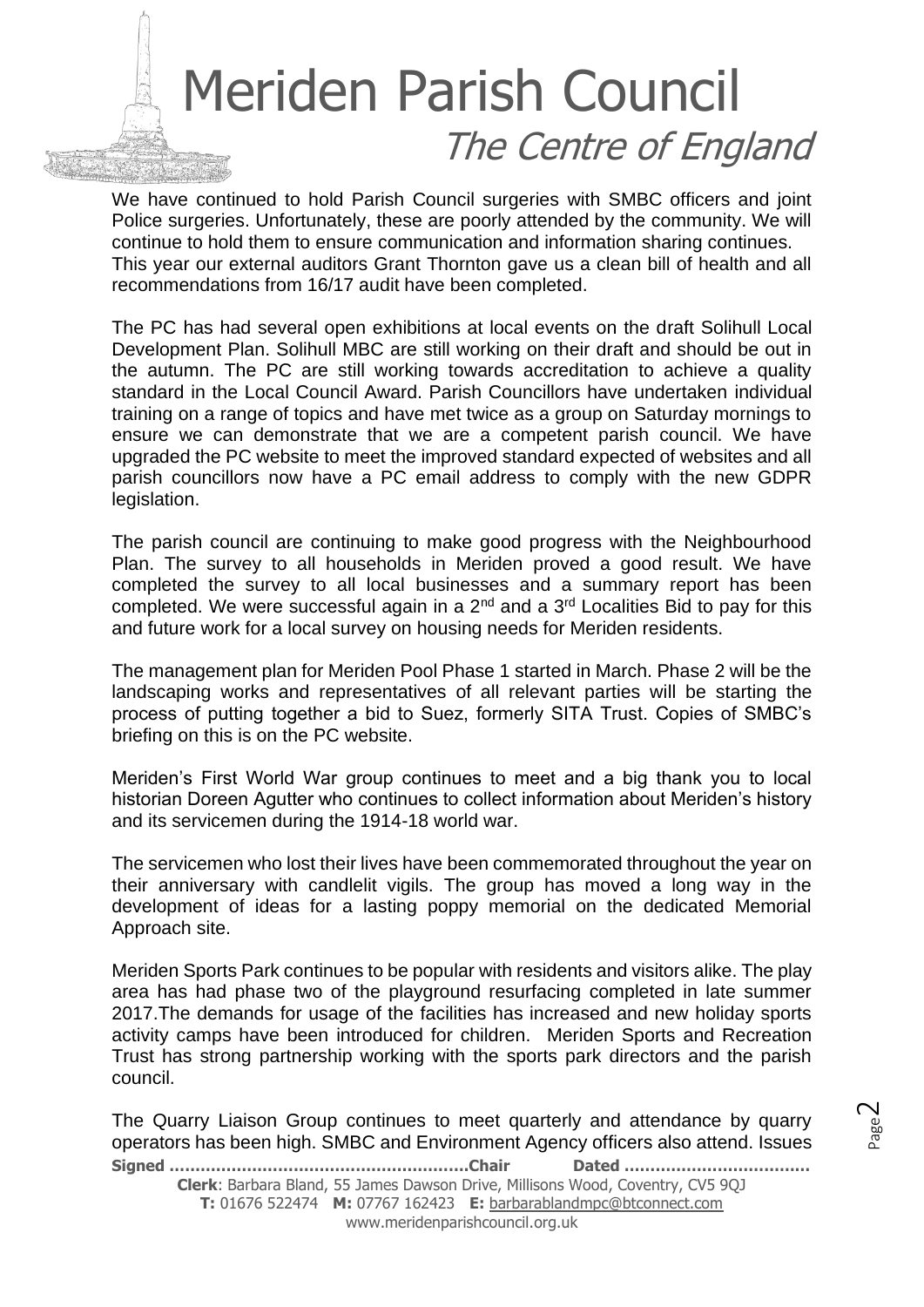raised by both Hampton and Meriden PC are taken seriously and actioned. These meetings have improved communications and information sharing, reduced lorry movements through Meriden Parish and makes better the nuisance, noise, litter, dirt and dust within our local environment.

You will recall in 2016 an issue that affected many residents' especially older people and those with disabilities was the removal of the taxi bus by TfWM (Transport for West Midlands). The PC hosted numerous public meetings and jointly with Hampton in Arden and Catherine de Barnes formally challenged the premise that its removal had taken place. Community residents took up the hard slog of informing people and keeping the pressure on. The outcome was that TfWM decision was to continue with the taxi bus for Meriden and Hampton residents including a weekly service to the Coventry Mobility Centre. A new bus stop will be installed at the surgery in Balsall Common and hopefully at Solihull Hospital.

Cllr Rosie Weaver continues to be Deputy Chair of SAC and is Deputy Chair of WALC. These groups enable all parish and town councils to share their experiences and good practice and raise issues as a collective. In Solihull, following the Charter guidelines, the Chair and Deputy Chair of SAC meet quarterly with SMBC Chief Executive Nick Page.

Community events were once again successfully organised. Alan Lole continues to raise much needed funds for Macmillan Cancer Support and Marie Curie Hospice Solihull through the Tree of Thought and Funday Sunday. The 6<sup>th</sup> Santa Fun Run organised by The Rotary Club in December was well attended by many ages and sizes of Santas! The Family Picnic in the Park was a success in July.

Meriden Watch website has increased its followers and provides up to date Neighbourhood Watch information and is supported by the police. There is good information sharing between them and the PC. Following a spate of burglaries in Meriden, a group chaired by Annie Dingley is exploring more Neighbourhood Watch options and other initiatives in Meriden.

Cllr Barber has coordinated several Speed Watch sessions. We were limited as to the number of sessions we have been able to do as we need some more volunteers to undergo training. We have asked the police to provide this and are still waiting for some dates. However, we have had to stop doing them as the Police have advised that Speed Watch volunteers nationally are no longer covered by insurance.

So, what have we done from the list we compiled from last year's annual assembly? Quite a lot! Some things of note are:

• the PC met several times with SMBC's Head of Highways to look at the issues of parking, speeding and our views are being incorporated into his review of what can be done in Meriden in the future.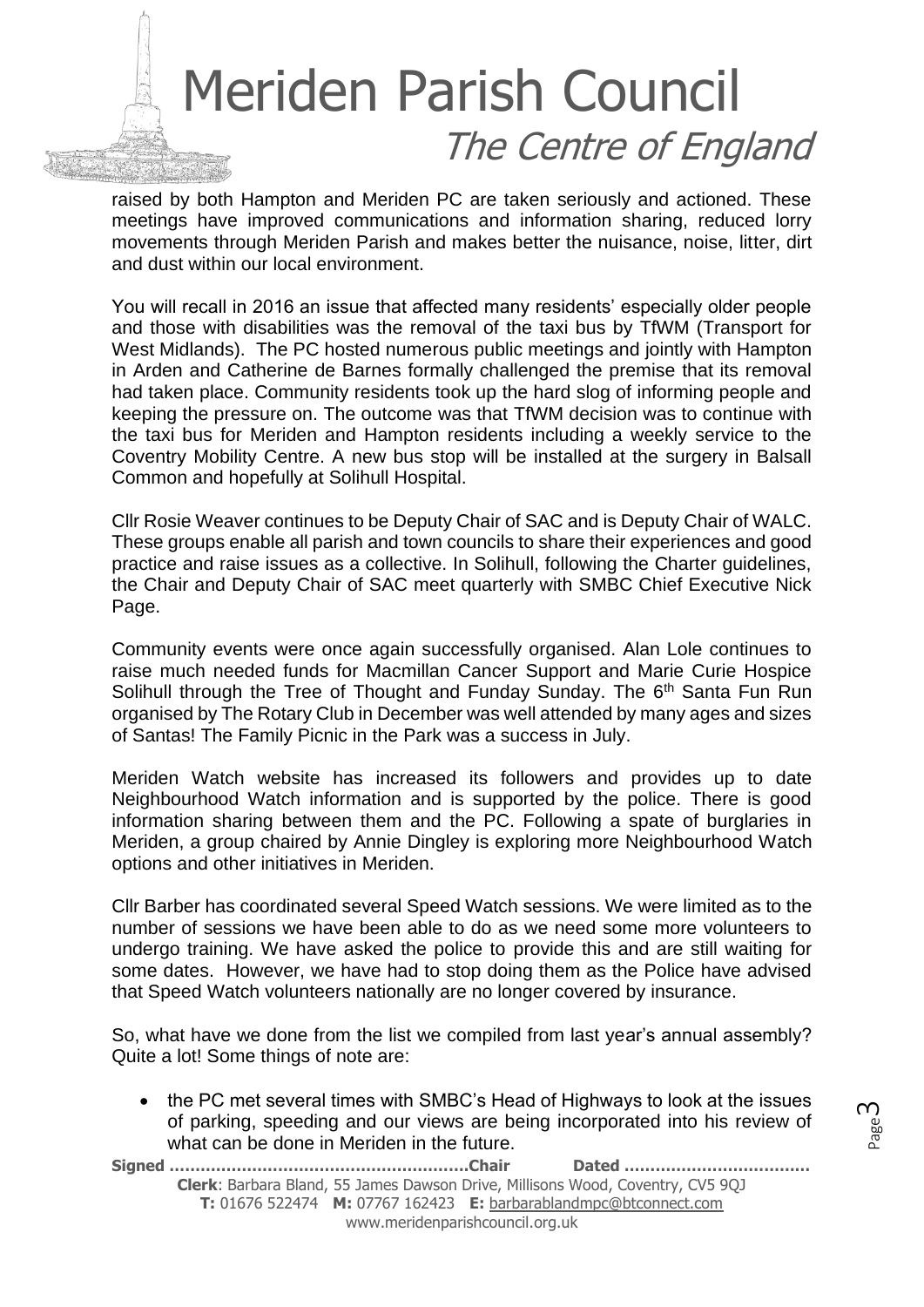- Exercise for the over 40s -we will hear tonight of plans that have started in the Sports Park
- Forest of Arden Leisure have offered a boot camp in the Sports Park when the weather improves
- Astro-wicket has been replaced and should last another 7 to 10 years
- Footpaths and overgrowth throughout Meriden there has been a major cutting back thanks to SMBC Neighbourhood Coordinator.

Plans for 2018-19 are to include:

- To hold the second Annual Parish Assembly as part of our Engagement **Strategy**
- Achieve accreditation with the Local Council Award Scheme
- Continue to secure funds and complete the Pool Project
- Continue to update the website and meet the new regulatory codes
- To develop the poppy site for a fitting sustainable memorial
- Conduct a Housing Needs Survey for Meriden to include results in our Pre-Submission Draft Neighbourhood Plan
- To publish our Neighbourhood Plan and put it forward to a community referendum after pre-submission and submission plans have been examined and approved by SMBC Local Planning Authority
- To continue working with Head of Highways to improve traffic management throughout the Parish

**IT WAS RESOLVED** Cllr M Nunn proposed approval of the Chair's Report, seconded by Cllr J Barber.

#### **4. Election of Chair**

Chair invited nominations for Chair, none received.

Cllr R Kipling nominated Cllr Weaver. Cllr Weaver acknowledged the nomination and advised she would be happy to stand again and thanked Members for their vote of confidence. Cllr R Kipling proposed Cllr Weaver as Chair seconded by Cllr Barber.

**IT WAS RESOLVED** Cllr R Weaver be elected as Chair for period ending with Annual Meeting May 2019.

**Cllr Weaver, elected Chair, invited nominations for Vice Chair.**

#### **5. Election of Vice-Chair**

No nominations had been received; Chair nominated Cllr Nunn. Cllr Nun acknowledged the nomination and confirmed his willingness to stand as nominee. Cllr Kipling proposed Cllr Nunn as Vice Chair seconded by Cllr Barber.

**IT WAS RESOLVED** Cllr Nunn is elected as Vice Chair for period ending with Annual Meeting May 2019.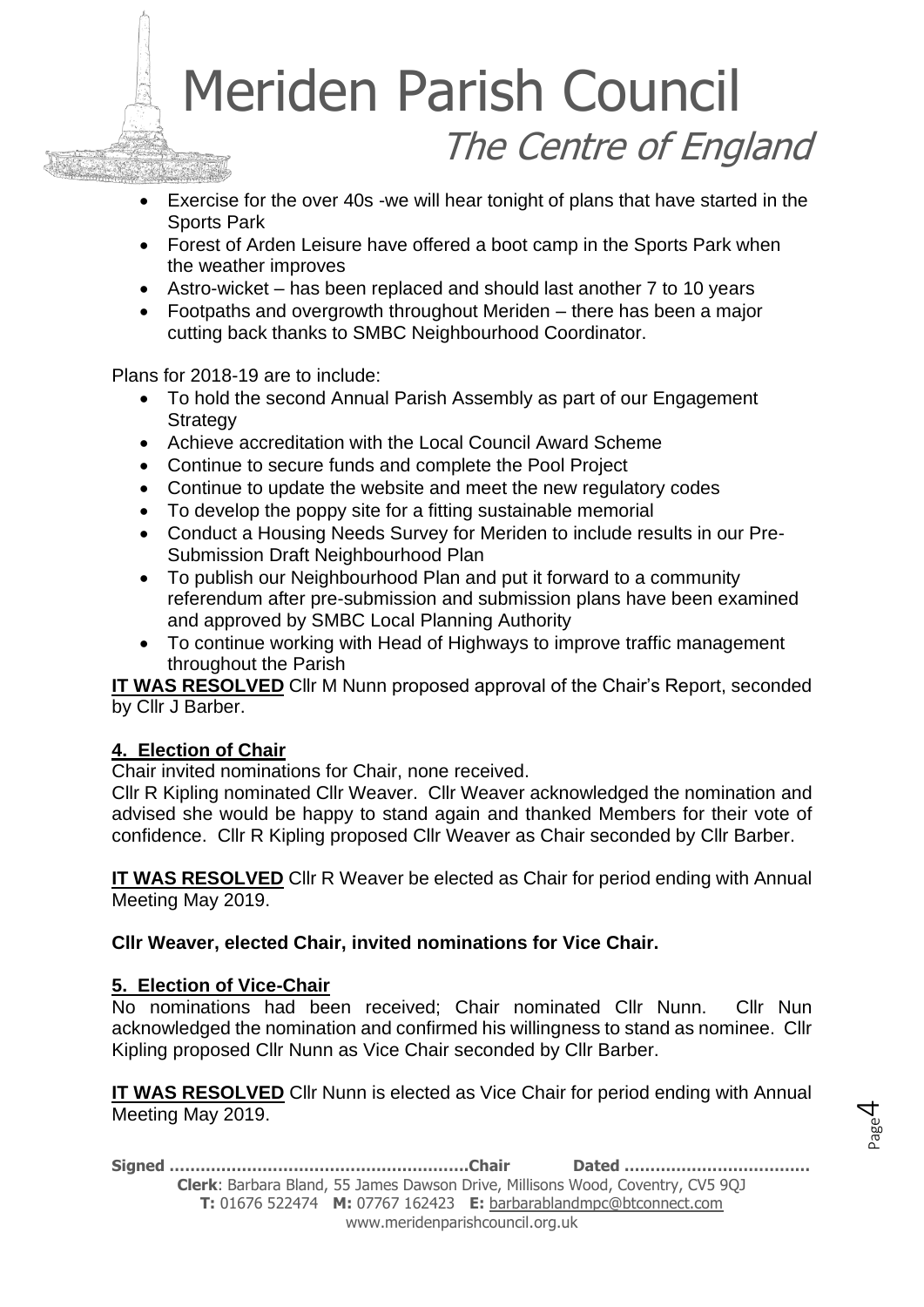#### **6. Election of Sub Committees and Representatives**

Cllr Weaver asked if Members were happy with their sub groups or if anyone wished to change in order to extend their knowledge.

Sub-committee membership follows:-

|     | Village Hall Management Committee               | Cllr F Lynch-Smith                       |
|-----|-------------------------------------------------|------------------------------------------|
| B   | Neighbourhood Planning Steering Group           | Cllr M Lee - Chair                       |
|     |                                                 | Cllr R Weaver                            |
|     |                                                 | Cllr P Lee                               |
|     |                                                 | Cllr J Barber                            |
|     |                                                 | CIIr M Haque (task & finish groups only) |
|     |                                                 | <b>Clerk</b>                             |
| CI. | <b>PCC Committee Member War Memorial</b>        | Cllr P Lee                               |
|     | & Cyclists Memorial                             | Cllr M Lee                               |
|     |                                                 | <b>Clerk</b>                             |
| D.  | Meriden Pool                                    | Cllr R Weaver                            |
|     |                                                 | Cllr R Kipling                           |
|     |                                                 | <b>Clerk</b>                             |
|     | E Allotment Representative                      | <b>Cllr J Barber</b>                     |
|     |                                                 | <b>Clerk</b>                             |
| F   | Solihull MBC Footpaths Forum and Representative | Cllr F Lynch-Smith                       |
|     | G Quarry Liaison Group Representatives          | Cllr R Weaver                            |
|     |                                                 | Cllr J Barber                            |
|     |                                                 | Cllr R Kipling                           |
|     |                                                 | Mrs L Parker - Co-optee & Resident       |
|     |                                                 | Representative                           |
|     |                                                 | <b>Clerk</b>                             |
| HL  | <b>Solihull MBC Conservation Committee</b>      | Cllr R Weaver (when invited)             |
|     | Local Council Award (Quality & Self-Assessment) | <b>Full Council</b>                      |
|     |                                                 | <b>Clerk</b>                             |
| J   | Association of Parish and Town Councils         | Cllr R Weaver                            |
|     | Solihull Area Committee                         | Cllr M Nunn                              |
| K   | Solihull MBC Tree Wardens                       | Cllr F Lynch-Smith                       |
|     |                                                 | Mrs S Sharland - Co-Optee                |
| L   | <b>Planning Committee</b>                       | Cllr M Nunn - Chair                      |
|     |                                                 | Cllr F Lynch-Smith                       |
|     |                                                 | Cllr R kipling                           |
|     |                                                 | <b>Clerk</b>                             |
|     |                                                 | Full Council (as & when required)        |
|     | M Community Surgeries                           | Chair                                    |
|     |                                                 | <b>Clerk</b>                             |
|     |                                                 | Neighbourhood Co-ordinator               |
|     | N Community Speed Watch                         | Cllr J Barber                            |
|     | O Airspace Change Consultation & Birmingham     | <b>Cllr R Weaver</b>                     |
|     | <b>Airport Extension</b>                        | <b>Clerk</b>                             |
| P   | Meriden Sports Park (Management)                | Cllr R Weaver - Director/Chair           |
|     |                                                 | Cllr P Lee - Director/Vice Chair         |
|     |                                                 | Cllr J Barber - Director                 |
|     |                                                 | Mrs B Bland - Company Secretary          |
|     | Q Meriden Sports & Recreation Trust             | Cllr F Lynch-Smith                       |

**Signed ………………………………………………….Chair Dated ……………………………… Clerk**: Barbara Bland, 55 James Dawson Drive, Millisons Wood, Coventry, CV5 9QJ **T:** 01676 522474 **M:** 07767 162423 **E:** [barbarablandmpc@btconnect.com](mailto:barbarablandmpc@btconnect.com) www.meridenparishcouncil.org.uk

Page பி